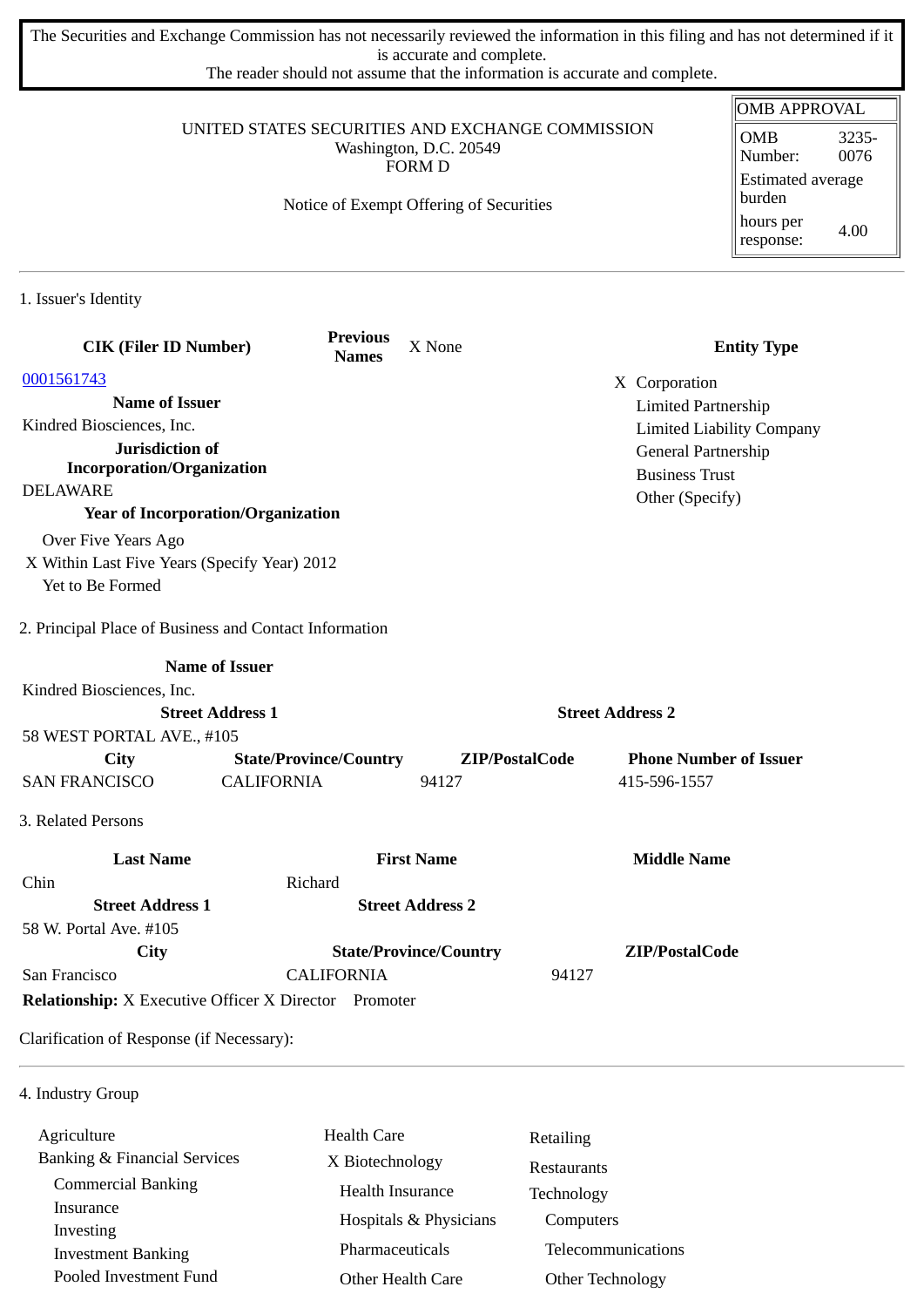| Is the issuer registered as<br>an investment company under<br>the Investment Company<br>Act of 1940? |                                    | Manufacturing<br>Real Estate<br>Commercial | Travel<br>Airlines & Airports<br>Lodging & Conventions |
|------------------------------------------------------------------------------------------------------|------------------------------------|--------------------------------------------|--------------------------------------------------------|
| <b>Yes</b>                                                                                           | N <sub>0</sub>                     | Construction                               | Tourism & Travel Services                              |
|                                                                                                      | Other Banking & Financial Services | REITS & Finance                            | Other Travel                                           |
| <b>Business Services</b>                                                                             |                                    | Residential                                | Other                                                  |
| Energy                                                                                               |                                    | <b>Other Real Estate</b>                   |                                                        |
| Coal Mining                                                                                          |                                    |                                            |                                                        |
| Electric Utilities                                                                                   |                                    |                                            |                                                        |
| <b>Energy Conservation</b>                                                                           |                                    |                                            |                                                        |
| <b>Environmental Services</b>                                                                        |                                    |                                            |                                                        |
| Oil & Gas                                                                                            |                                    |                                            |                                                        |

5. Issuer Size

Other Energy

| <b>Revenue Range</b>             | <b>OR</b> | <b>Aggregate Net Asset Value Range</b> |
|----------------------------------|-----------|----------------------------------------|
| X No Revenues                    |           | No Aggregate Net Asset Value           |
| $$1 - $1,000,000$                |           | $$1 - $5,000,000$                      |
| $$1,000,001 - $5,000,000$        |           | \$5,000,001 - \$25,000,000             |
| $$5,000,001 -$<br>\$25,000,000   |           | $$25,000,001 - $50,000,000$            |
| $$25,000,001 -$<br>\$100,000,000 |           | \$50,000,001 - \$100,000,000           |
| Over \$100,000,000               |           | Over \$100,000,000                     |
| Decline to Disclose              |           | Decline to Disclose                    |
| Not Applicable                   |           | Not Applicable                         |

## 6. Federal Exemption(s) and Exclusion(s) Claimed (select all that apply)

| Rule $504(b)(1)$ (not (i), (ii) or (iii)) | <b>Rule 505</b>                     |                    |
|-------------------------------------------|-------------------------------------|--------------------|
| Rule 504 (b) $(1)(i)$                     | $X$ Rule 506                        |                    |
| Rule 504 (b) $(1)(ii)$                    | Securities Act Section 4(5)         |                    |
| Rule 504 (b)(1)(iii)                      | Investment Company Act Section 3(c) |                    |
|                                           | Section $3(c)(1)$                   | Section $3(c)(9)$  |
|                                           | Section $3(c)(2)$                   | Section $3(c)(10)$ |
|                                           | Section $3(c)(3)$                   | Section $3(c)(11)$ |
|                                           | Section $3(c)(4)$                   | Section $3(c)(12)$ |
|                                           | Section $3(c)(5)$                   | Section $3(c)(13)$ |
|                                           | Section $3(c)(6)$                   | Section $3(c)(14)$ |
|                                           | Section $3(c)(7)$                   |                    |

## 7. Type of Filing

- X New Notice Date of First Sale 2012-11-05 First Sale Yet to Occur Amendment
- 8. Duration of Offering

Does the Issuer intend this offering to last more than one year? Yes X No

9. Type(s) of Securities Offered (select all that apply)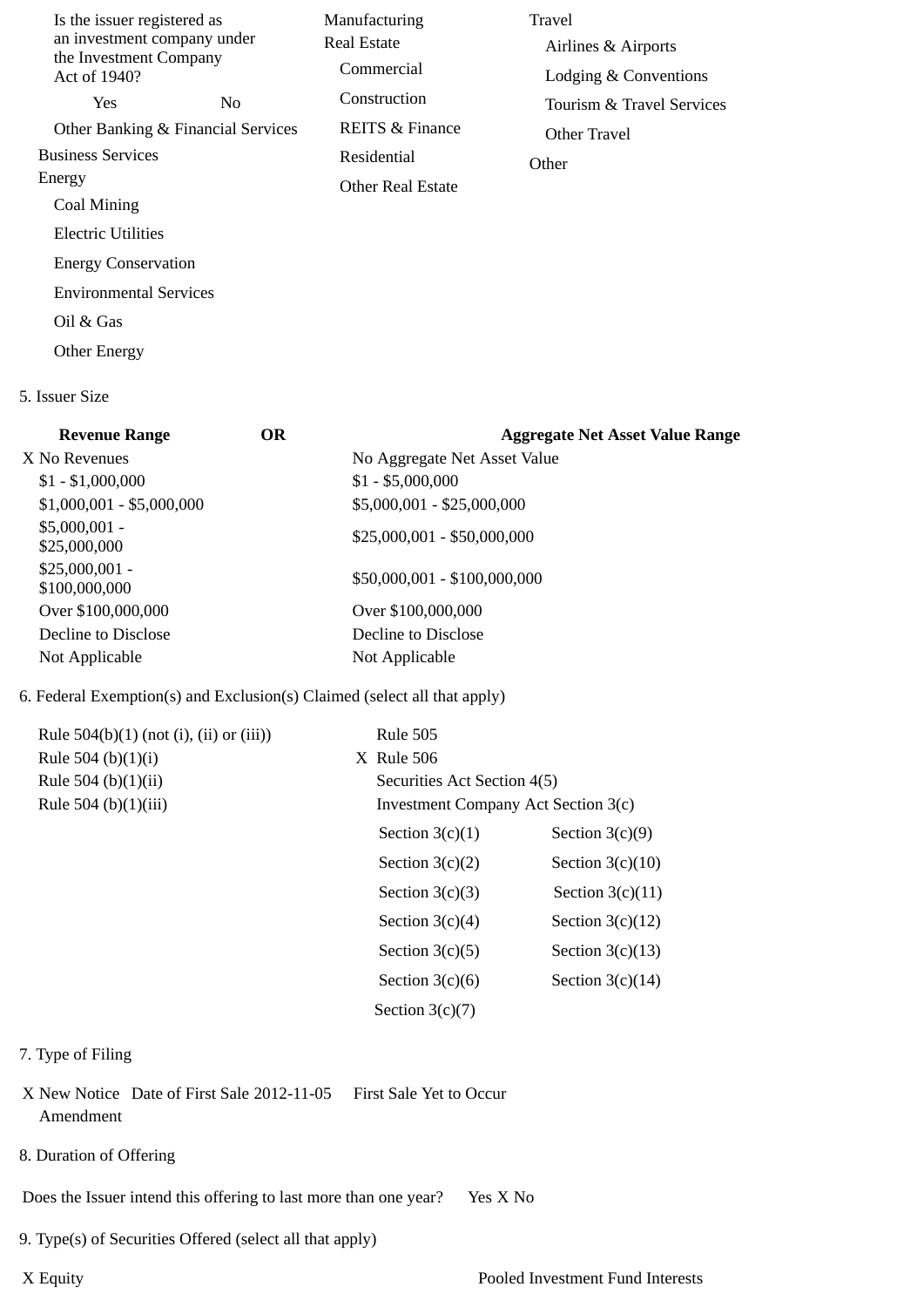| Debt<br>Option, Warrant or Other Right to Acquire Another Security<br>Security to be Acquired Upon Exercise of Option, Warrant or<br>Other Right to Acquire Security |                                  | Tenant-in-Common Securities<br><b>Mineral Property Securities</b>                                                                                                                                                                                                                                                                                                                                                                              |                 |
|----------------------------------------------------------------------------------------------------------------------------------------------------------------------|----------------------------------|------------------------------------------------------------------------------------------------------------------------------------------------------------------------------------------------------------------------------------------------------------------------------------------------------------------------------------------------------------------------------------------------------------------------------------------------|-----------------|
|                                                                                                                                                                      |                                  | Other (describe)                                                                                                                                                                                                                                                                                                                                                                                                                               |                 |
| 10. Business Combination Transaction                                                                                                                                 |                                  |                                                                                                                                                                                                                                                                                                                                                                                                                                                |                 |
| Is this offering being made in connection with a business combination transaction, such as<br>a merger, acquisition or exchange offer?                               |                                  | Yes X No                                                                                                                                                                                                                                                                                                                                                                                                                                       |                 |
| Clarification of Response (if Necessary):                                                                                                                            |                                  |                                                                                                                                                                                                                                                                                                                                                                                                                                                |                 |
| 11. Minimum Investment                                                                                                                                               |                                  |                                                                                                                                                                                                                                                                                                                                                                                                                                                |                 |
| Minimum investment accepted from any outside investor \$0 USD                                                                                                        |                                  |                                                                                                                                                                                                                                                                                                                                                                                                                                                |                 |
| 12. Sales Compensation                                                                                                                                               |                                  |                                                                                                                                                                                                                                                                                                                                                                                                                                                |                 |
| Recipient                                                                                                                                                            |                                  | Recipient CRD Number X None                                                                                                                                                                                                                                                                                                                                                                                                                    |                 |
| (Associated) Broker or Dealer X None                                                                                                                                 |                                  | (Associated) Broker or Dealer CRD Number X None                                                                                                                                                                                                                                                                                                                                                                                                |                 |
| <b>Street Address 1</b>                                                                                                                                              |                                  | <b>Street Address 2</b>                                                                                                                                                                                                                                                                                                                                                                                                                        |                 |
| City                                                                                                                                                                 |                                  | State/Province/Country                                                                                                                                                                                                                                                                                                                                                                                                                         | ZIP/Postal Code |
| State(s) of Solicitation (select all that apply)<br>Check "All States" or check individual States                                                                    | <b>All States</b>                | Foreign/non-US                                                                                                                                                                                                                                                                                                                                                                                                                                 |                 |
| 13. Offering and Sales Amounts                                                                                                                                       |                                  |                                                                                                                                                                                                                                                                                                                                                                                                                                                |                 |
| <b>Total Offering Amount</b>                                                                                                                                         | \$1,000,000 USD or<br>Indefinite |                                                                                                                                                                                                                                                                                                                                                                                                                                                |                 |
| <b>Total Amount Sold</b>                                                                                                                                             | \$1,000,000 USD                  |                                                                                                                                                                                                                                                                                                                                                                                                                                                |                 |
| Total Remaining to be Sold                                                                                                                                           | \$0 USD or<br>Indefinite         |                                                                                                                                                                                                                                                                                                                                                                                                                                                |                 |
| Clarification of Response (if Necessary):                                                                                                                            |                                  |                                                                                                                                                                                                                                                                                                                                                                                                                                                |                 |
| 14. Investors                                                                                                                                                        |                                  |                                                                                                                                                                                                                                                                                                                                                                                                                                                |                 |
|                                                                                                                                                                      |                                  | Select if securities in the offering have been or may be sold to persons who do not qualify as accredited<br>investors, and enter the number of such non-accredited investors who already have invested in the offering.<br>Regardless of whether securities in the offering have been or may be sold to persons who do not qualify as<br>accredited investors, enter the total number of investors who already have invested in the offering: | 16              |

15. Sales Commissions & Finder's Fees Expenses

Provide separately the amounts of sales commissions and finders fees expenses, if any. If the amount of an expenditure is not known, provide an estimate and check the box next to the amount.

| <b>Sales Commissions</b> |                      | \$0 USD Estimate |
|--------------------------|----------------------|------------------|
| Finders' Fees            | \$5,000 USD Estimate |                  |

Clarification of Response (if Necessary):

16. Use of Proceeds

Provide the amount of the gross proceeds of the offering that has been or is proposed to be used for payments to any of the persons required to be named as executive officers, directors or promoters in response to Item 3 above. If the amount is unknown, provide an estimate and check the box next to the amount.

\$200,000 USD X Estimate

Clarification of Response (if Necessary):

Signature and Submission